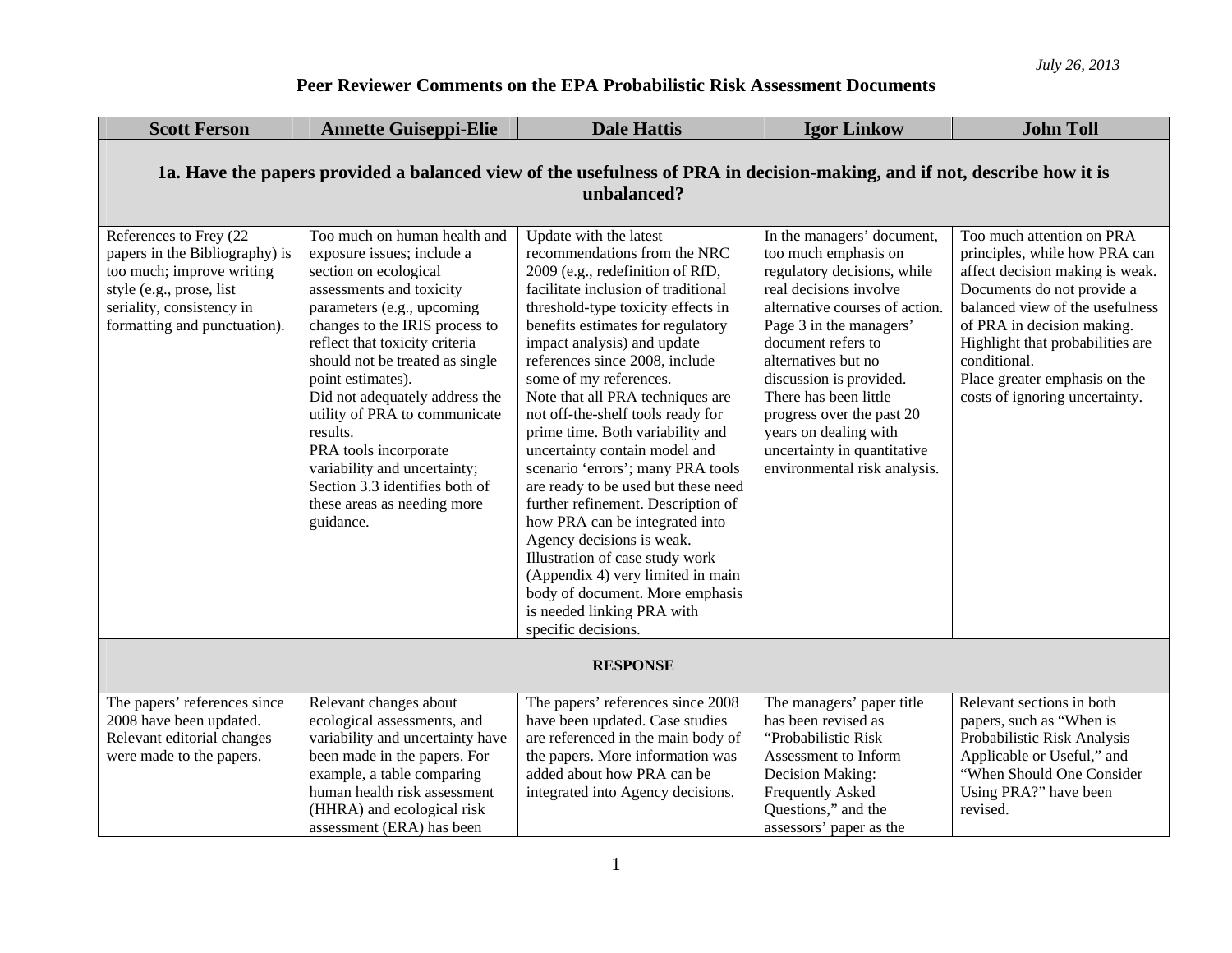| <b>Scott Ferson</b>                                     | <b>Annette Guiseppi-Elie</b>                     | <b>Dale Hattis</b>                                                                                                                | <b>Igor Linkow</b>                                       | <b>John Toll</b>                                             |
|---------------------------------------------------------|--------------------------------------------------|-----------------------------------------------------------------------------------------------------------------------------------|----------------------------------------------------------|--------------------------------------------------------------|
|                                                         | added.                                           |                                                                                                                                   | "Risk Assessment Forum                                   |                                                              |
|                                                         |                                                  |                                                                                                                                   | White Paper: Probabilistic                               |                                                              |
|                                                         |                                                  |                                                                                                                                   | <b>Risk Assessment Methods</b>                           |                                                              |
|                                                         |                                                  |                                                                                                                                   | and Case Studies." The text                              |                                                              |
|                                                         |                                                  |                                                                                                                                   | and tone in both papers have                             |                                                              |
|                                                         |                                                  |                                                                                                                                   | been changed to indicate<br>that they are reference, not |                                                              |
|                                                         |                                                  |                                                                                                                                   | guidance documents.                                      |                                                              |
|                                                         |                                                  |                                                                                                                                   |                                                          |                                                              |
|                                                         |                                                  |                                                                                                                                   |                                                          |                                                              |
|                                                         |                                                  |                                                                                                                                   |                                                          |                                                              |
|                                                         |                                                  | 1b. Are there additional advantages or disadvantages of using PRA that were not identified and should be included? Please provide |                                                          |                                                              |
|                                                         |                                                  | a description of any additional advantages or disadvantages you have identified.                                                  |                                                          |                                                              |
|                                                         |                                                  |                                                                                                                                   |                                                          |                                                              |
| A significant PRA                                       | One PRA advantage not                            | The main disadvantage not fully                                                                                                   | No comment.                                              | Using PRA can lead to wasteful                               |
| disadvantage not mentioned                              | explicitly identified is the                     | articulated is variability and                                                                                                    |                                                          | expenditures without tight                                   |
| is that it requires assumptions                         | potential to be used for                         | uncertainty.                                                                                                                      |                                                          | project controls to keep                                     |
| about stochastic dependence                             | comparing across multiple                        |                                                                                                                                   |                                                          | analysts focused on                                          |
| among all of the                                        | stressors.                                       |                                                                                                                                   |                                                          | uncertainties.                                               |
| distributional inputs.                                  | A key advantage is the use of                    |                                                                                                                                   |                                                          | There is no guarantee that PRA                               |
| Middle paragraph, page 2,                               | probabilistic tools for                          |                                                                                                                                   |                                                          | will be considered by                                        |
| managers' document,                                     | communication. However, if                       |                                                                                                                                   |                                                          | regulatory decision makers.                                  |
| discusses PRA advantages                                | communication is an objective,                   |                                                                                                                                   |                                                          | PRA is incompatible with one-                                |
| informing about specific                                | then this needs to be identified                 |                                                                                                                                   |                                                          | off decision processes. For                                  |
| segments of the population at                           | early in the project and an                      |                                                                                                                                   |                                                          | example, if parties are seeking                              |
| risk. Yet, it neglects to<br>discuss the variability or | appropriate plan developed to<br>ensure success. |                                                                                                                                   |                                                          | a final remedy rather than an<br>interim remedy, and want to |
| uncertainty associated with                             |                                                  |                                                                                                                                   |                                                          | minimize long-term monitoring                                |
| these impacts.                                          |                                                  |                                                                                                                                   |                                                          | expenses, then a PRA might not                               |
| PRA must avoid the                                      |                                                  |                                                                                                                                   |                                                          | be appropriate.                                              |
| ensemble problem.                                       |                                                  |                                                                                                                                   |                                                          | PRA can be used to obfuscate                                 |
|                                                         |                                                  |                                                                                                                                   |                                                          | risk management decisions.                                   |
|                                                         |                                                  |                                                                                                                                   |                                                          |                                                              |
|                                                         |                                                  | <b>RESPONSE</b>                                                                                                                   |                                                          |                                                              |
| Relevant changes about                                  | Relevant changes about                           | Relevant changes about variability                                                                                                | No response necessary.                                   | Additional information on the                                |
| dependence, variability and                             | multiple stressors and the                       | and uncertainty were made in the                                                                                                  |                                                          | challenges facing EPA with                                   |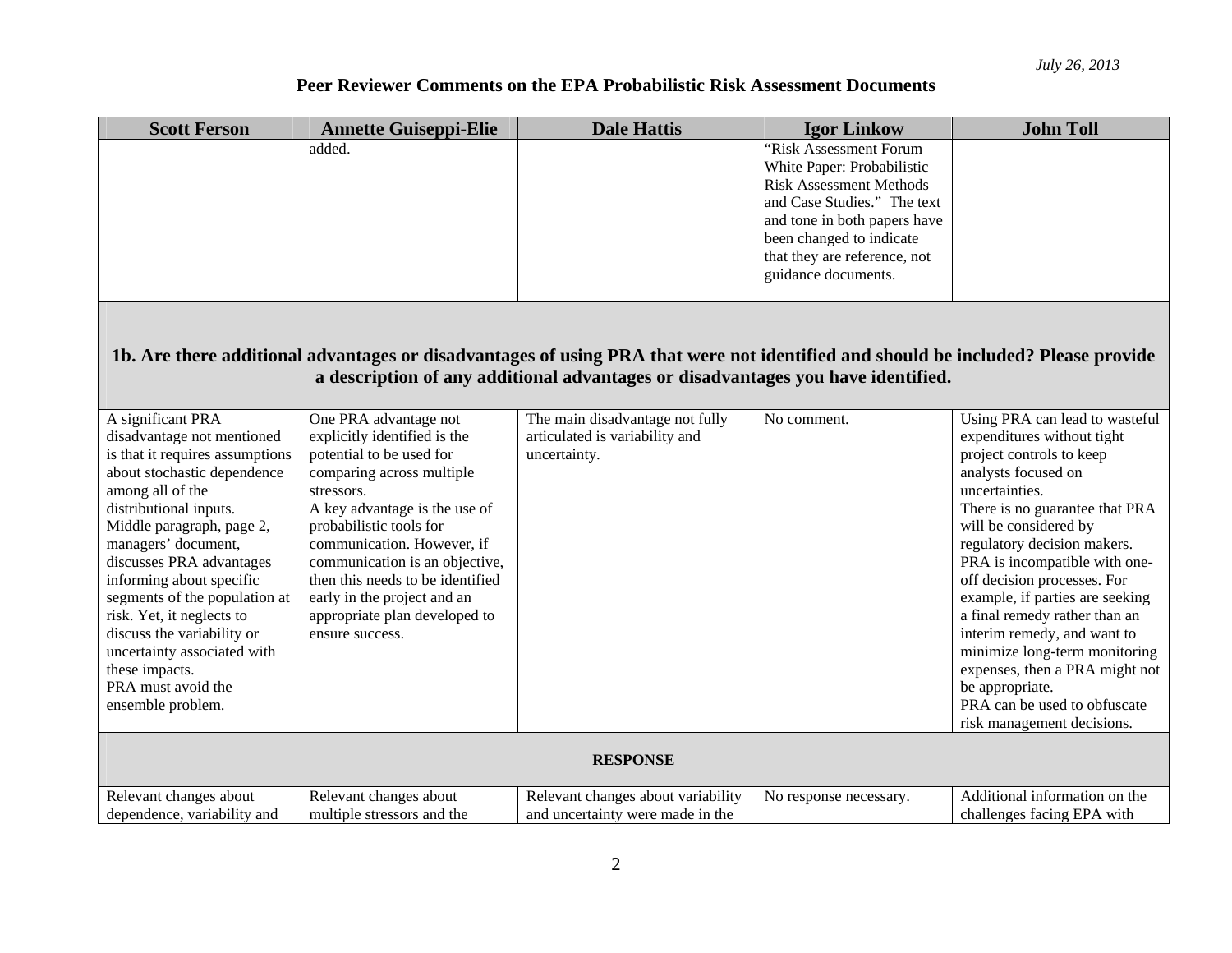| <b>Scott Ferson</b>                                                                                                                                                                                                                                                           | <b>Annette Guiseppi-Elie</b>                          | <b>Dale Hattis</b>                                                       | <b>Igor Linkow</b>                        | <b>John Toll</b>                                             |  |
|-------------------------------------------------------------------------------------------------------------------------------------------------------------------------------------------------------------------------------------------------------------------------------|-------------------------------------------------------|--------------------------------------------------------------------------|-------------------------------------------|--------------------------------------------------------------|--|
| uncertainty, and the ensemble                                                                                                                                                                                                                                                 | importance of communication                           | papers. The papers' references                                           |                                           | regard to PRA and the need for                               |  |
| problem were made in the                                                                                                                                                                                                                                                      | were made in the papers.                              | were updated.                                                            |                                           | a methodical approach to                                     |  |
| papers.                                                                                                                                                                                                                                                                       |                                                       |                                                                          |                                           | decision analysis has been                                   |  |
|                                                                                                                                                                                                                                                                               |                                                       |                                                                          |                                           | added to the papers.                                         |  |
| 1c. Are there criteria or considerations that were not adequately addressed for determining whether or not probabilistic methods<br>may be useful to characterize uncertainty and variability and support EPA decision making? If so, please describe such<br>considerations. |                                                       |                                                                          |                                           |                                                              |  |
| The documents<br>misrepresented why there is                                                                                                                                                                                                                                  | Documents appear to be<br>adequate in identifying the | There is not adequate presentation<br>of how uncertainty and variability | The greatest possible<br>effectiveness of | The previous comments address<br>this charge question.       |  |
| confusion about how much                                                                                                                                                                                                                                                      | technical merits and utility of                       | ideas factor into risk management                                        | governmental agencies in                  | Paraphrasing: 'Parties should                                |  |
| data PRA requires. The                                                                                                                                                                                                                                                        | PRA to address uncertainty and                        | choices under different scenarios.                                       | using limited resources is to             | consider whether the decision                                |  |
| amount of data needed is not                                                                                                                                                                                                                                                  | variability for decision making.                      | The most helpful introduction to                                         | achieve health and safety                 | process is one-off (i.e., building                           |  |
| a "controversy" but rather a                                                                                                                                                                                                                                                  | These arguments have been                             | these issues is a series of my                                           | goals ("Do the very best you              | step-wise toward a final                                     |  |
| function of the probabilistic                                                                                                                                                                                                                                                 | known and articulated by the                          | papers.                                                                  | can") and be guided by the                | decision) or iterative and                                   |  |
| approach; different                                                                                                                                                                                                                                                           | Agency and others for well                            |                                                                          | principle of "first, do no                | adaptive. If it's one-off, then                              |  |
| approaches (e.g., Monte                                                                                                                                                                                                                                                       | over 10 years. PRA techniques                         |                                                                          | harm" from medical ethics.                | PRA should be used with                                      |  |
| Carlo, probability bounding)                                                                                                                                                                                                                                                  | encourage the use of all                              |                                                                          | An implicit decision                      | caution. If it's the latter, then                            |  |
| require different amounts of                                                                                                                                                                                                                                                  | available data, and this is a                         |                                                                          | analysis of the costs of PRA              | PRA should be mandatory.'                                    |  |
| data. These differences                                                                                                                                                                                                                                                       | point that the documents may                          |                                                                          | versus its benefits has to be             | Decision makers should be                                    |  |
| should be spelled out for risk                                                                                                                                                                                                                                                | emphasize better.                                     |                                                                          | made to decide if PRA is                  | prepared to bring in external                                |  |
| managers.                                                                                                                                                                                                                                                                     |                                                       |                                                                          | worth pursuing.                           | peer reviewers if and when it                                |  |
| The subjectivist                                                                                                                                                                                                                                                              |                                                       |                                                                          |                                           | becomes apparent that PRA is                                 |  |
| interpretation of probability                                                                                                                                                                                                                                                 |                                                       |                                                                          |                                           | being used to obfuscate                                      |  |
| needs to be addressed. When                                                                                                                                                                                                                                                   |                                                       |                                                                          |                                           | decisions.                                                   |  |
| a subjectivist interpretation of<br>probability is allowed, or                                                                                                                                                                                                                |                                                       |                                                                          |                                           | Responsible parties should be<br>wary about investing in PRA |  |
| when a probability-bounding                                                                                                                                                                                                                                                   |                                                       |                                                                          |                                           | until they receive reasonable                                |  |
| approach is employed, then                                                                                                                                                                                                                                                    |                                                       |                                                                          |                                           | assurances that the PRA will be                              |  |
| one can do an assessment                                                                                                                                                                                                                                                      |                                                       |                                                                          |                                           | appropriately considered by                                  |  |
| with whatever data that                                                                                                                                                                                                                                                       |                                                       |                                                                          |                                           | regulatory decision makers. No                               |  |
| happens to be convenient.                                                                                                                                                                                                                                                     |                                                       |                                                                          |                                           | one should engage in PRA                                     |  |
| This was not given attention                                                                                                                                                                                                                                                  |                                                       |                                                                          |                                           | unless and until the PRA is                                  |  |
| in the documents. Cite recent                                                                                                                                                                                                                                                 |                                                       |                                                                          |                                           | designed to assess confidence                                |  |
| EPA documents on expert                                                                                                                                                                                                                                                       |                                                       |                                                                          |                                           | in decisions (as opposed to                                  |  |
| elicitation.                                                                                                                                                                                                                                                                  |                                                       |                                                                          |                                           | uncertainty in underlying                                    |  |
|                                                                                                                                                                                                                                                                               |                                                       |                                                                          |                                           | processes and data).                                         |  |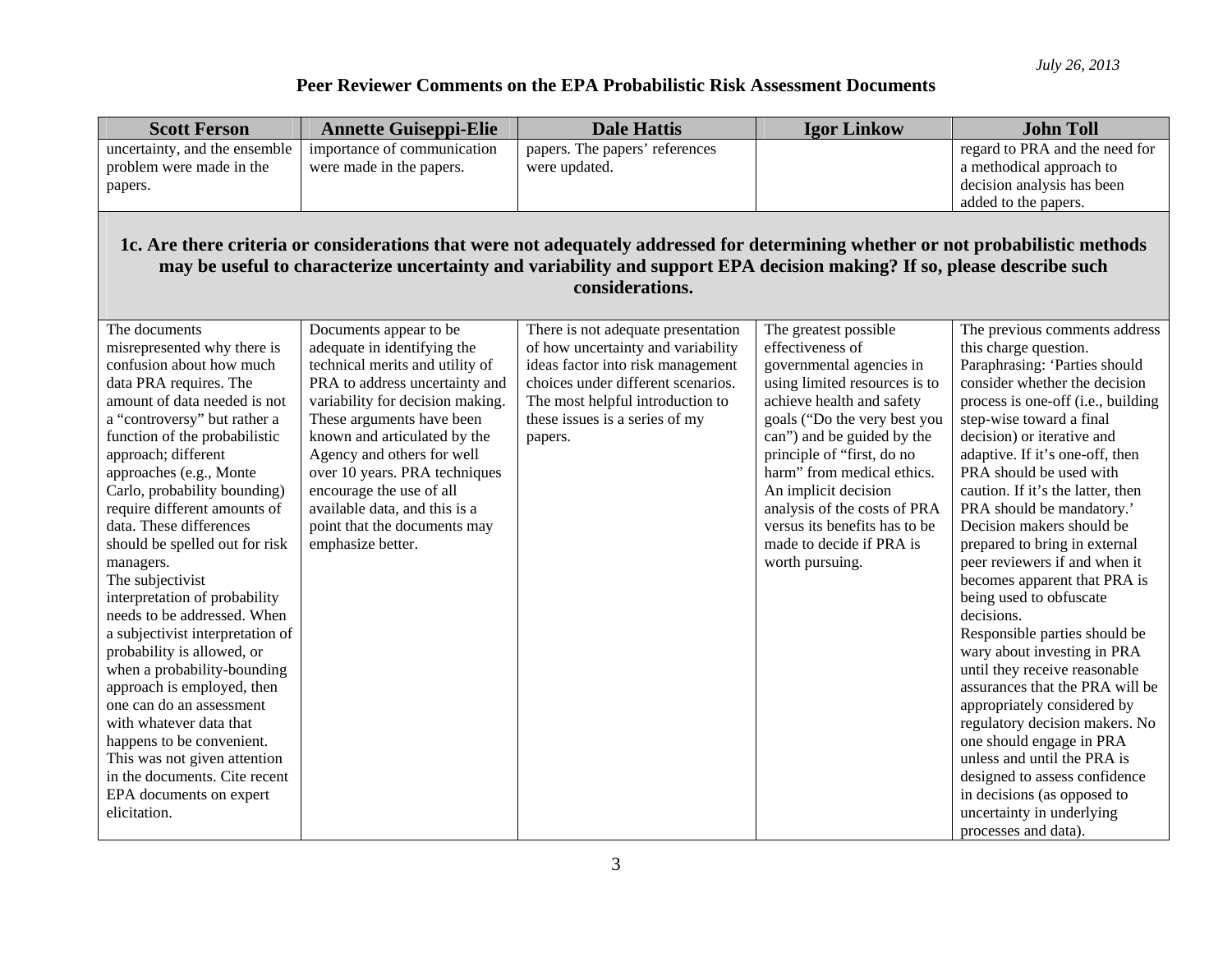| <b>Scott Ferson</b>                                                                                                                                                                                                                                                                                                                                                                                                                                                                                                                                                                                    | <b>Annette Guiseppi-Elie</b>                                                                                                                                                                                                                                                                                                                                                                                                                                                                                                                                                                                                                                                                                                                                                                            | <b>Dale Hattis</b>                                                                                                                                                                                                                                                                                                                                     | <b>Igor Linkow</b>                                                                                                                                                                                                                                                                                                                                                                                                                                                                                                                                                                                                                                                                               | <b>John Toll</b>                                                                                                                                                                                                                                                                                                                                                                                                                                                                                                                                                                                                                                                                                                                                                        |  |
|--------------------------------------------------------------------------------------------------------------------------------------------------------------------------------------------------------------------------------------------------------------------------------------------------------------------------------------------------------------------------------------------------------------------------------------------------------------------------------------------------------------------------------------------------------------------------------------------------------|---------------------------------------------------------------------------------------------------------------------------------------------------------------------------------------------------------------------------------------------------------------------------------------------------------------------------------------------------------------------------------------------------------------------------------------------------------------------------------------------------------------------------------------------------------------------------------------------------------------------------------------------------------------------------------------------------------------------------------------------------------------------------------------------------------|--------------------------------------------------------------------------------------------------------------------------------------------------------------------------------------------------------------------------------------------------------------------------------------------------------------------------------------------------------|--------------------------------------------------------------------------------------------------------------------------------------------------------------------------------------------------------------------------------------------------------------------------------------------------------------------------------------------------------------------------------------------------------------------------------------------------------------------------------------------------------------------------------------------------------------------------------------------------------------------------------------------------------------------------------------------------|-------------------------------------------------------------------------------------------------------------------------------------------------------------------------------------------------------------------------------------------------------------------------------------------------------------------------------------------------------------------------------------------------------------------------------------------------------------------------------------------------------------------------------------------------------------------------------------------------------------------------------------------------------------------------------------------------------------------------------------------------------------------------|--|
| <b>RESPONSE</b>                                                                                                                                                                                                                                                                                                                                                                                                                                                                                                                                                                                        |                                                                                                                                                                                                                                                                                                                                                                                                                                                                                                                                                                                                                                                                                                                                                                                                         |                                                                                                                                                                                                                                                                                                                                                        |                                                                                                                                                                                                                                                                                                                                                                                                                                                                                                                                                                                                                                                                                                  |                                                                                                                                                                                                                                                                                                                                                                                                                                                                                                                                                                                                                                                                                                                                                                         |  |
| References such as the EPA<br><b>Expert Elicitation Task Force</b><br>White Paper and others have<br>been added to the papers.                                                                                                                                                                                                                                                                                                                                                                                                                                                                         | Descriptions of PRA techniques<br>and the use of all available data<br>have been integrated into the<br>papers.                                                                                                                                                                                                                                                                                                                                                                                                                                                                                                                                                                                                                                                                                         | Relevant changes about variability<br>and uncertainty were made in the<br>papers.                                                                                                                                                                                                                                                                      | Changes in the papers have<br>been made regarding the<br>costs and benefits of<br>conducting a PRA.                                                                                                                                                                                                                                                                                                                                                                                                                                                                                                                                                                                              | As described above, relevant<br>changes have been made in the<br>papers regarding the need to<br>better understand the decision<br>making process and when PRA<br>can be effectively used.                                                                                                                                                                                                                                                                                                                                                                                                                                                                                                                                                                              |  |
| 1d. Considering risk managers are a major audience for these documents, especially for the "managers' summary" document, what<br>additional information should be included in the document to aid them in decisions regarding the application of PRA?                                                                                                                                                                                                                                                                                                                                                  |                                                                                                                                                                                                                                                                                                                                                                                                                                                                                                                                                                                                                                                                                                                                                                                                         |                                                                                                                                                                                                                                                                                                                                                        |                                                                                                                                                                                                                                                                                                                                                                                                                                                                                                                                                                                                                                                                                                  |                                                                                                                                                                                                                                                                                                                                                                                                                                                                                                                                                                                                                                                                                                                                                                         |  |
| After Figure 3, page 7, add<br>figures depicting a<br>cumulative distribution<br>function, a complementary<br>cumulative distribution, and a<br>density function together for<br>comparison. There should<br>likewise be some graphical<br>illustrations to accompany<br>many, if not all, of the case<br>studies.<br>The managers' summary<br>should also include highly<br>abbreviated explanations of<br>the controversy of<br>subjectivism and the cost of<br>elicitations. It is fair to let<br>them know the trouble they<br>take on as well as the benefits<br>they enjoy from adopting<br>PRA. | The information and discussion<br>in the "managers' summary" is<br>better articulated and presented<br>than in the main paper.<br>I would suggest a "roadmap"<br>figure (conceptual model or<br>risk equation or ecological<br>framework diagram) that can<br>provide context for where and<br>how these techniques fit into<br>the risk assessment process.<br>Even though the examples are<br>in an Appendix, the illustrations<br>are useful for in the main<br>document to provide context.<br>An explicit figure/discussion on<br>the use of a tiered approach (in<br>support of Section 2.11) would<br>be helpful in the text (as<br>opposed to the Appendix). Note<br>that "tiered" approaches are not<br>defined in either document.<br>There is a definition of<br>"levels," which suggest the | As indicated in my response to<br>question 1c above, there needs to<br>be a full discussion of different<br>implications of variability versus<br>uncertainty for risk management<br>choices, including relationships to<br>different enabling statues, with<br>their rather vague and diverse<br>mandates for health and<br>environmental protection. | An outline and more<br>structure would help.<br>Current documents include<br>a list of questions in almost<br>arbitrary order. These<br>questions and answers<br>should be structured in<br>topical section. This<br>structure would provide a<br>way for managers to search<br>for specific answers. A brief<br>section on decision analysis<br>and how it is interrelated<br>with PRA should be added.<br>Page 6 of the white paper is<br>a good start, although too<br>condensed for a reader with<br>no background training to<br>understand (decision<br>analysis and value of<br>information are mentioned<br>in one paragraph without<br>much explanation). One of<br>the common problems | I was dissatisfied with the<br>managers' summary because it<br>reads like past documents that<br>have been ineffectual.<br>Managers would be better<br>advised to go back to Finkel<br>(1990) because it covered the<br>same ground, plus presenting<br>some really nice information<br>about communicating<br>uncertainty. EPA should<br>consider rewriting the<br>managers' summary as a vision<br>statement. It could start by<br>articulating why PRA should be<br>a good idea (as it does now),<br>but it should also acknowledge<br>that after 20 years PRA hasn't<br>lived up to its promise, describe<br>barriers to widespread<br>adoption, and identify<br>institutional changes that could<br>lead to fulfilling the promise of<br>PRA (in, say, the next 10 |  |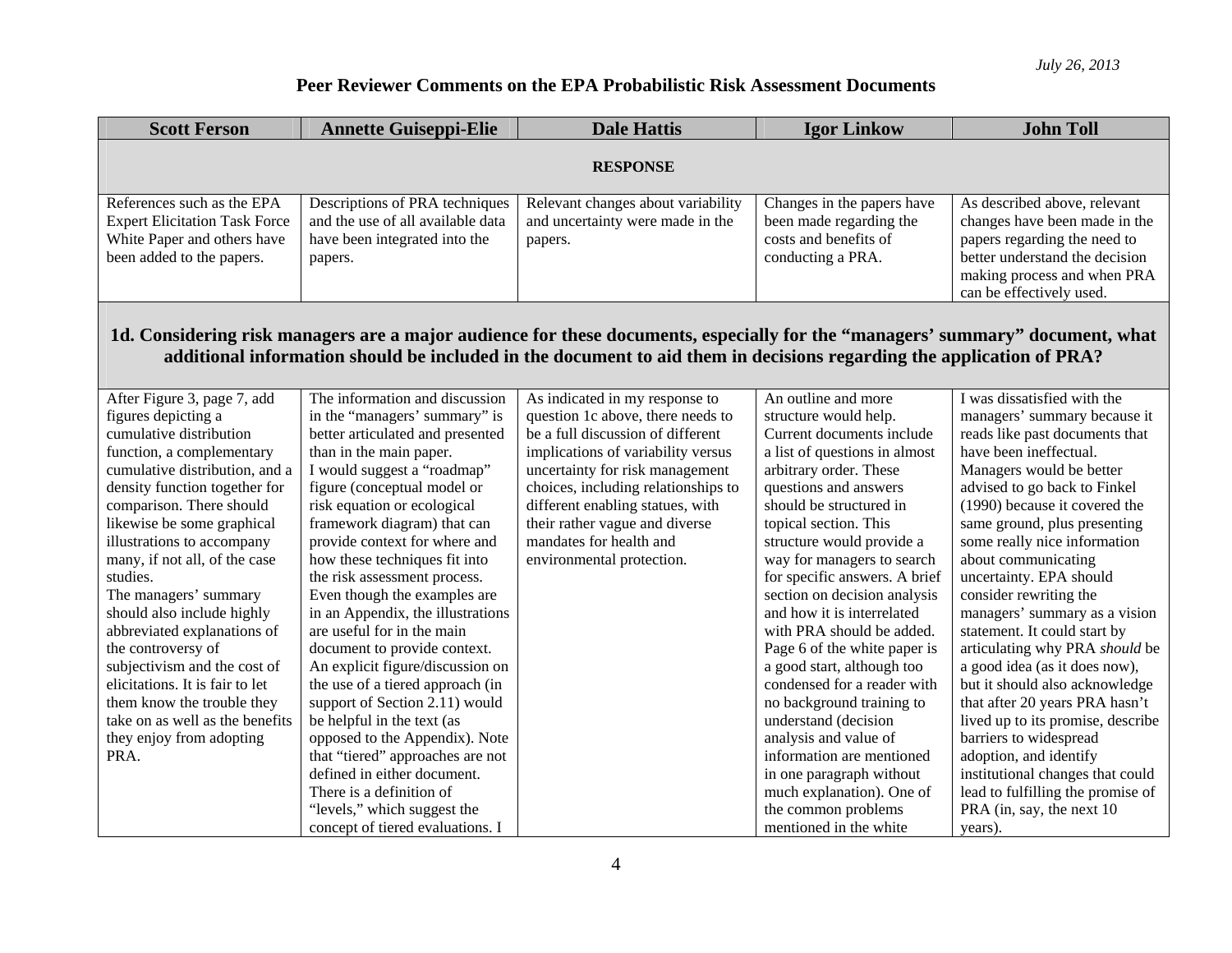| <b>Scott Ferson</b>           | <b>Annette Guiseppi-Elie</b>     | <b>Dale Hattis</b>                                                                                                                                 | <b>Igor Linkow</b>            | <b>John Toll</b>                   |
|-------------------------------|----------------------------------|----------------------------------------------------------------------------------------------------------------------------------------------------|-------------------------------|------------------------------------|
|                               | would suggest specifically       |                                                                                                                                                    | paper (page 16) is the "lack  |                                    |
|                               | adding the term to the           |                                                                                                                                                    | of understanding of how to    |                                    |
|                               | glossaries.                      |                                                                                                                                                    | incorporate the results of    |                                    |
|                               |                                  |                                                                                                                                                    | probabilistic analyses into   |                                    |
|                               |                                  |                                                                                                                                                    | decision making and how to    |                                    |
|                               |                                  |                                                                                                                                                    | establish action levels based |                                    |
|                               |                                  |                                                                                                                                                    | on the scope of the           |                                    |
|                               |                                  |                                                                                                                                                    | assessment." This is of       |                                    |
|                               |                                  |                                                                                                                                                    | primary concern to the risk   |                                    |
|                               |                                  |                                                                                                                                                    | managers versus risk          |                                    |
|                               |                                  |                                                                                                                                                    | assessors and has not been    |                                    |
|                               |                                  |                                                                                                                                                    | addressed adequately.         |                                    |
|                               |                                  |                                                                                                                                                    |                               |                                    |
|                               |                                  | <b>RESPONSE</b>                                                                                                                                    |                               |                                    |
| A cumulative distribution     | Relevant changes about the       | Relevant changes about                                                                                                                             | A table of contents was       | The title and tone of the          |
| graphic was added to the      | framework diagram and the        | uncertainty and variability have                                                                                                                   | developed for the managers'   | managers' summary has been         |
| managers' summary.            | tiered approach were made in     | been made in the papers. It is the                                                                                                                 | summary. Information about    | changed to reflect its intent as a |
| Information about the         | the managers' summary.           | intent of the papers to provide                                                                                                                    | decision analysis was added.  | reference and not guidance.        |
| challenges of PRA is          |                                  | general reference and descriptive                                                                                                                  |                               |                                    |
| included in the papers.       |                                  | information about Agency PRA                                                                                                                       |                               |                                    |
|                               |                                  | use, not imply that it is guidance.                                                                                                                |                               |                                    |
|                               |                                  |                                                                                                                                                    |                               |                                    |
|                               |                                  | 2. Have the current documents adequately addressed the unique issues, if any, associated with the application of PRA to both human health          |                               |                                    |
|                               |                                  | effects and ecological risk? If not, what additional information/case studies should be presented specific to human or ecological risk assessment? |                               |                                    |
|                               |                                  |                                                                                                                                                    |                               |                                    |
| The texts focus mostly on     | Both human health effects and    | Most of the current discussion is                                                                                                                  | Appendix 4, Case Studies, is  | The document (specifically         |
| human health examples, but    | ecological risk assessments are  | oriented to human health, and                                                                                                                      | actually one of the best and  | Case Study 13) identifies what I   |
| have attentively included a   | covered in the document, but     | within human health to the                                                                                                                         | most important portions of    | would consider the big three       |
| reasonable representation of  | consistent with current practice | exposure portions of the pathway                                                                                                                   | the document. Applications    | uncertainty issues in ecological   |
| ecological examples as well.  | in these areas, the discussion   | to harm. There needs to be much                                                                                                                    | and wide use of PRA should    | risk assessment, namely: 1)        |
| The same is true for the case | and examples are limited. For    | more discussion of the issues                                                                                                                      | be featured in the main body  | deriving risk-based effect         |
| studies.                      | human health effects, the trend  | involved and implications of the                                                                                                                   | of the paper. To strengthen   | thresholds; 2) linking organism-   |
|                               | is towards ranges (at a          | NRC (2009) proposed redefinition                                                                                                                   | the case, I would             | level measurement endpoints        |
|                               | minimum) rather than single      | of the RfD, and the capability to                                                                                                                  | recommend adding              | and population-level               |
|                               | point estimates of "toxicity"    | estimate risks of adverse effects                                                                                                                  | references to applications of | assessment endpoints; and 3)       |
|                               | (e.g., EPA proposal for toxicity | under alternative poly choices for                                                                                                                 | PRA reported in open          | accounting for the effects of      |
|                               | criteria for trichloroethylene   | population exposures both above                                                                                                                    | literature. Review papers     | landscape on exposure and risk,    |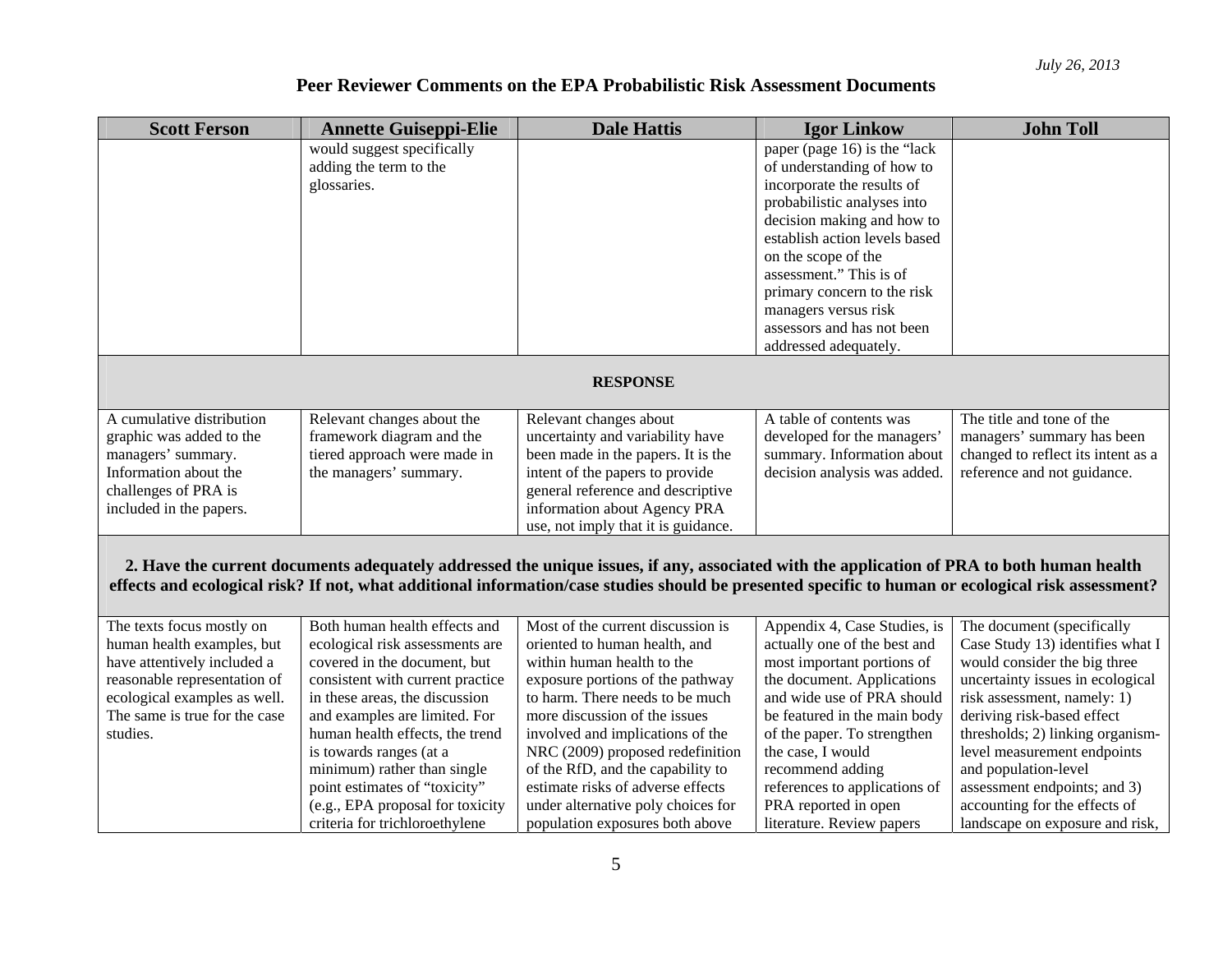| <b>Scott Ferson</b>    | <b>Annette Guiseppi-Elie</b>      | <b>Dale Hattis</b>               | <b>Igor Linkow</b>            | <b>John Toll</b>                  |
|------------------------|-----------------------------------|----------------------------------|-------------------------------|-----------------------------------|
|                        | [EPA 2001; EPA/600/P-             | and below current and redefined  | (e.g., Lester et al., 2006)   | but it's not possible to          |
|                        | 01/002A]). However, given a       | RfDs.                            | may be especially valuable    | adequately address those issues   |
|                        | choice of a range, assessors      |                                  | to illustrate a wide use of   | in the format of the current      |
|                        | tend to default to the            |                                  | PRA in the field.             | documents.                        |
|                        | conservative end of the range.    |                                  |                               | On the human health side, I       |
|                        | A specific discussion on this     |                                  |                               | think it's important, as I        |
|                        | aspect is warranted. A case       |                                  |                               | mentioned in my response to       |
|                        | study to illustrate would         |                                  |                               | charge question $1(a)$ , to help  |
|                        | likewise be useful. On the        |                                  |                               | readers recognize that not all    |
|                        | discussion on ecological risk, a  |                                  |                               | uncertainties should be           |
|                        | specific discussion question      |                                  |                               | analyzed in a PRA. The            |
|                        | that addresses "stressors" and    |                                  |                               | example I used is that exposure   |
|                        | the role of PRA in variability    |                                  |                               | variability in a human            |
|                        | and uncertainty for these         |                                  |                               | population doesn't necessarily    |
|                        | parameters (which are often       |                                  |                               | belong in a PRA if the            |
|                        | more so than for human health)    |                                  |                               | decision's already been made to   |
|                        | is warranted. The following       |                                  |                               | base risk management choices      |
|                        | may be a useful reference for     |                                  |                               | on risk to a relatively highly    |
|                        | case studies: Landis, W. G.       |                                  |                               | exposed subpopulation. In that    |
|                        | 2005. Regional Scale              |                                  |                               | case, for example, ingestion      |
|                        | <b>Ecological Risk Assessment</b> |                                  |                               | rate might better be treated as a |
|                        | Using the Relative Risk Model.    |                                  |                               | decision variable than as a       |
|                        | CRC Press, Boca Raton,            |                                  |                               | random variable.                  |
|                        | pg. 286. Edited Book.             |                                  |                               |                                   |
|                        |                                   | <b>RESPONSE</b>                  |                               |                                   |
|                        |                                   |                                  |                               |                                   |
| No response necessary. | The Landis 2005 reference has     | Relevant changes about RfDs and  | The case studies have been    | A description about the           |
|                        | been incorporated into the        | RfCs based on the NRC 2009       | incorporated into the main    | similarities and differences      |
|                        | papers and a description about    | recommendations were made in the | body of the documents, and    | between HHRA and ERA has          |
|                        | the similarities, and differences | documents.                       | a reference to Lester et al., | been added to the documents.      |
|                        | between HHRA and ERA has          |                                  | 2006, has been included.      |                                   |
|                        | been added.                       |                                  |                               |                                   |
|                        |                                   |                                  |                               |                                   |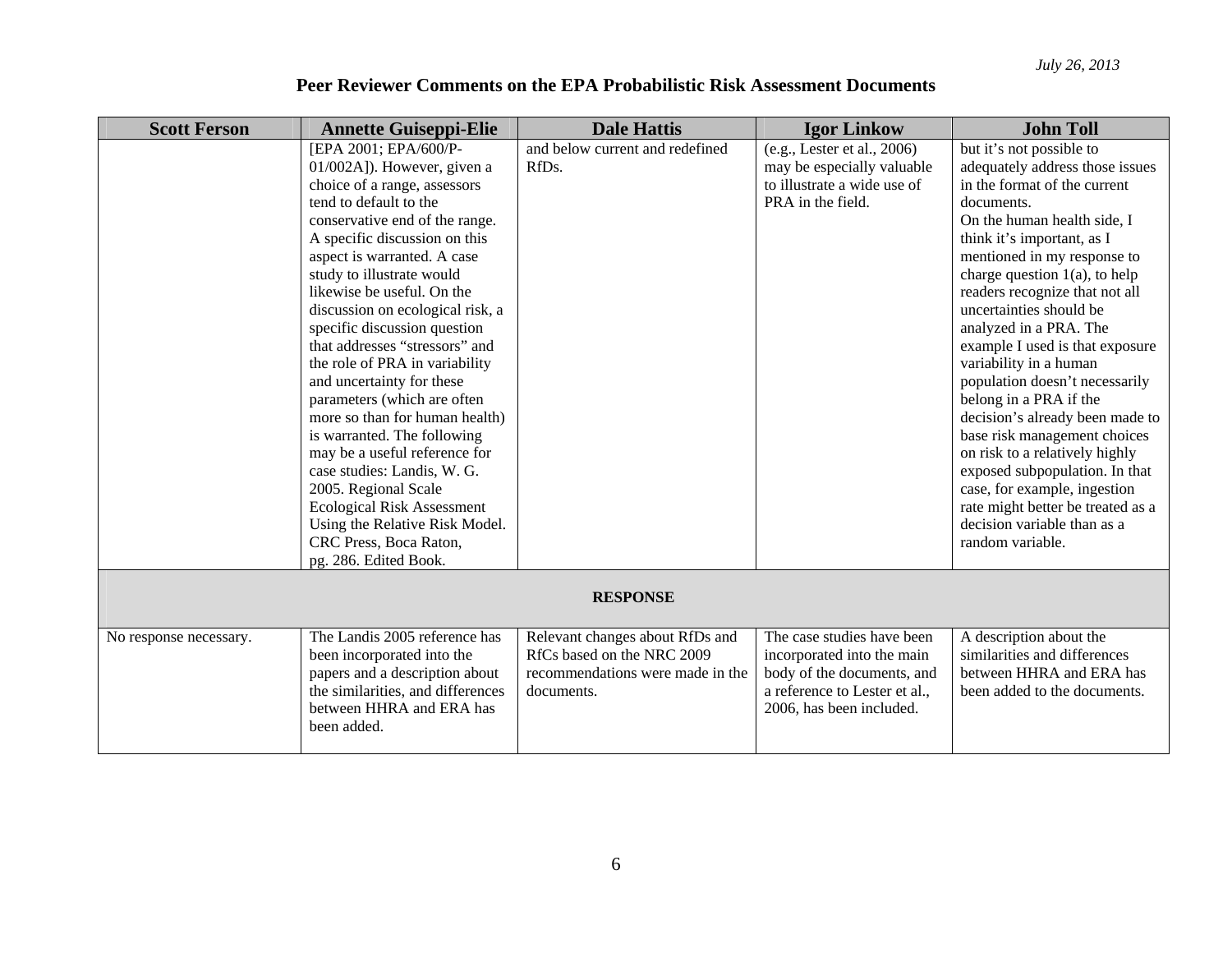| <b>Scott Ferson</b>                                                                                                                                                                                                                                                                                              | <b>Annette Guiseppi-Elie</b>                                                                                                                                                                                                                                                                                                                                                                                                                                                                                                                      | <b>Dale Hattis</b>                                                                                                                                                                                                                                                                                                                                                                                                                                                                                                                                                                                                                                                                                                                                                                                                                                                                                                                                                  | <b>Igor Linkow</b>                                                                                                                                                                                                                                                                                                                                                                                                                                                                                                                                                                                                                                                                                                                                                                                                                                                      | <b>John Toll</b>                                                                                                                                                                                                                                                                                                                                                                                                                                                                                                                                                                                                                                                                                                                                                                                                                  |  |
|------------------------------------------------------------------------------------------------------------------------------------------------------------------------------------------------------------------------------------------------------------------------------------------------------------------|---------------------------------------------------------------------------------------------------------------------------------------------------------------------------------------------------------------------------------------------------------------------------------------------------------------------------------------------------------------------------------------------------------------------------------------------------------------------------------------------------------------------------------------------------|---------------------------------------------------------------------------------------------------------------------------------------------------------------------------------------------------------------------------------------------------------------------------------------------------------------------------------------------------------------------------------------------------------------------------------------------------------------------------------------------------------------------------------------------------------------------------------------------------------------------------------------------------------------------------------------------------------------------------------------------------------------------------------------------------------------------------------------------------------------------------------------------------------------------------------------------------------------------|-------------------------------------------------------------------------------------------------------------------------------------------------------------------------------------------------------------------------------------------------------------------------------------------------------------------------------------------------------------------------------------------------------------------------------------------------------------------------------------------------------------------------------------------------------------------------------------------------------------------------------------------------------------------------------------------------------------------------------------------------------------------------------------------------------------------------------------------------------------------------|-----------------------------------------------------------------------------------------------------------------------------------------------------------------------------------------------------------------------------------------------------------------------------------------------------------------------------------------------------------------------------------------------------------------------------------------------------------------------------------------------------------------------------------------------------------------------------------------------------------------------------------------------------------------------------------------------------------------------------------------------------------------------------------------------------------------------------------|--|
| 3a. Please comment on the completeness of the discussion of the tiered approach for decision making regarding the application of PRA. What, if<br>any, additional refinements to the tiered approach outlined in the document can you recommend to further support management decisions<br>regarding use of PRA? |                                                                                                                                                                                                                                                                                                                                                                                                                                                                                                                                                   |                                                                                                                                                                                                                                                                                                                                                                                                                                                                                                                                                                                                                                                                                                                                                                                                                                                                                                                                                                     |                                                                                                                                                                                                                                                                                                                                                                                                                                                                                                                                                                                                                                                                                                                                                                                                                                                                         |                                                                                                                                                                                                                                                                                                                                                                                                                                                                                                                                                                                                                                                                                                                                                                                                                                   |  |
| The discussion about the<br>tiered approach is standard,<br>but perhaps a bit shallow.<br>The use of probabilistic<br>methods mostly in higher<br>tiers is explained. In fact,<br>there is not strict limitation of<br>PRA to higher tiers, and the<br>counterexamples might be<br>interesting too.              | I agree with the positions taken<br>on using a tiered approach. In<br>the manager's summary, the<br>concept is appropriately<br>articulated. The discussion<br>could be enhanced with the use<br>of a graphic to illustrate the<br>concept. I would suggest a<br>discussion on using all<br>available data. Also, while<br>starting as simple as possible to<br>make the decision is<br>appropriate, this should not<br>preclude the use of a "higher"<br>tier as a starting point if the<br>data are available and the<br>"stake" suggests such. | More generally, I think that current<br>tiering approaches have led to:<br>(1) neglect of even very basic<br>analysis of uncertainty and<br>variability when it would be<br>efficient to do so in early stages of<br>screening-type analyses; often it<br>seems that 80 percent of the work<br>on a risk issue has been done<br>before probabilistic analysis is<br>even started; and (2) neglect of the<br>potential of structured probabilistic<br>studies to help calibrate the<br>screening procedures used at early<br>stages of relatively data-poor<br>choices. At the moment it seems<br>that these screening procedures are<br>mostly designed by seat-of-the-<br>pants, what-seems-reasonable<br>techniques. This can lead to<br>implicit unexamined policy<br>choices that are never effectively<br>analyzed for management review.<br>Usual conception of tiers is wrong;<br>in fact PRA is more not less<br>valuable for more data poor<br>situations. | The document does not<br>"describe various stages and<br>aspects of an assessment or<br>decision process in which<br>probabilistic assessment<br>tools may add value." It<br>repeats description of the<br>tiered process introduced in<br>the RAGS PRA document.<br>A decision process needs to<br>be introduced. The decisions<br>should relate to actual EPA<br>decisions (e.g., remedy<br>selection) versus the risk<br>assessment process (e.g.,<br>move from Tier 1 to Tier 2<br>assessment). The risk<br>assessment process should<br>be related explicitly to<br>manager needs and not be<br>considered in isolation, as it<br>is done now. In addition, I<br>recommend adding<br>references to examples<br>illustrating the use of these<br>possible risk assessment<br>approaches in the case<br>studies of the white paper in<br>specific decision contexts. | The concept of tiering is<br>important and the discussion<br>that's presented is appropriate.<br>It should be expanded though to<br>make it easier for risk managers<br>to set aside COC-receptor<br>combinations that aren't driving<br>risks. We run into situations in<br>(ecological) risk assessments<br>where PRA is indicated for the<br>risk driver(s), but we're<br>carrying along other COC-<br>receptor combinations that<br>really should be set aside until<br>after we've decided what to do<br>about the risk driver(s), at<br>which point the effectiveness of<br>the remedy for the non-risk<br>drivers would be assessed. In<br>our experience, risk managers<br>can be uncomfortable with this<br>approach, and we end up<br>spending disproportionate<br>effort on parallel treatment of<br>non-risk drivers. |  |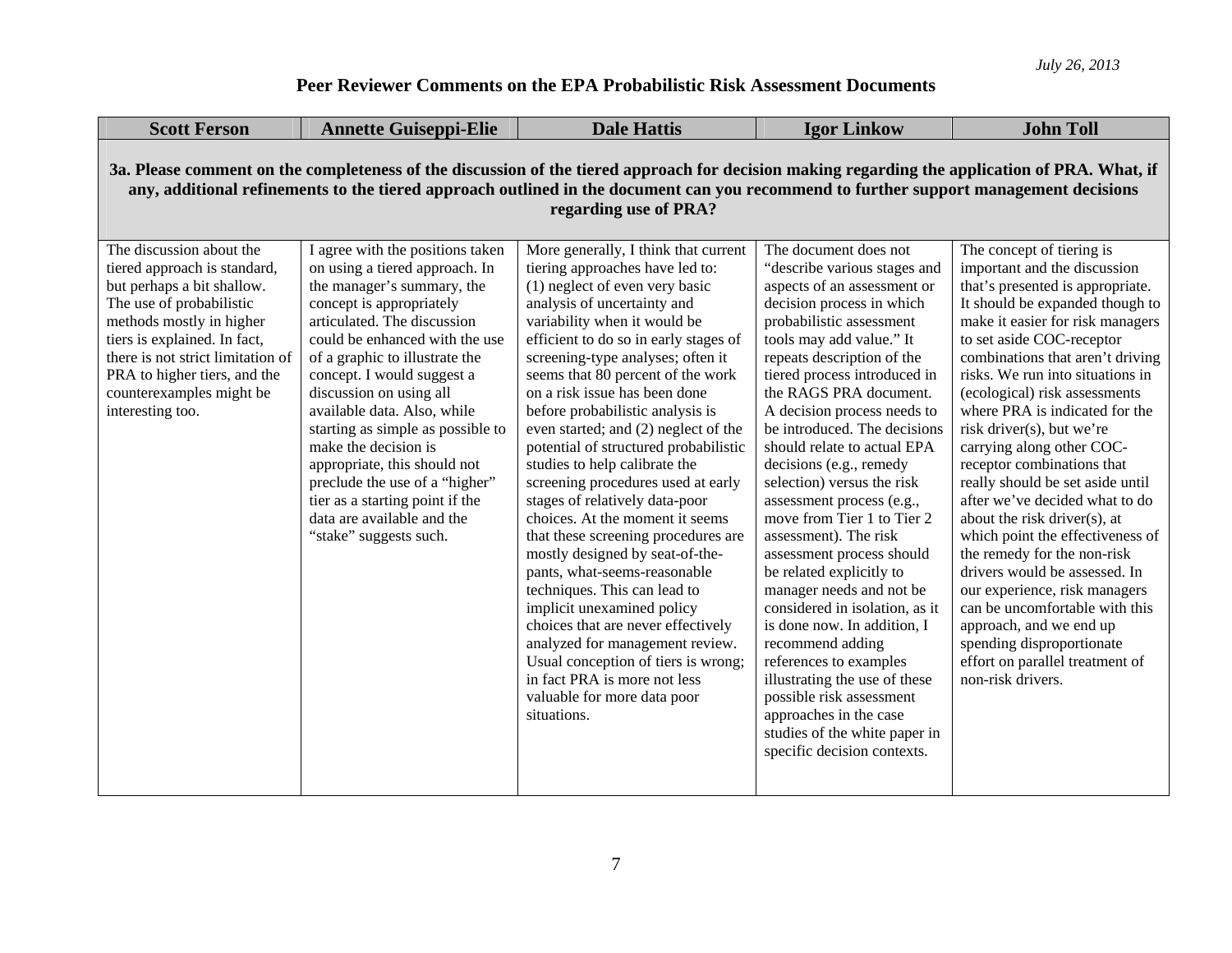| <b>Scott Ferson</b>                                                                                                                                                                                                                                                                                                                                                                                                                                            | <b>Annette Guiseppi-Elie</b>                                                                                                                                                                                                                                                                                                                                                                                                                                                              | <b>Dale Hattis</b>                                                                                                                                                                                                                                                                                                                                                                                                                                                                             | <b>Igor Linkow</b>                                                                                                                                                                                                                                                                                                                           | <b>John Toll</b>                                                                                                                                                                                                                                                                                                                                                                                  |  |  |
|----------------------------------------------------------------------------------------------------------------------------------------------------------------------------------------------------------------------------------------------------------------------------------------------------------------------------------------------------------------------------------------------------------------------------------------------------------------|-------------------------------------------------------------------------------------------------------------------------------------------------------------------------------------------------------------------------------------------------------------------------------------------------------------------------------------------------------------------------------------------------------------------------------------------------------------------------------------------|------------------------------------------------------------------------------------------------------------------------------------------------------------------------------------------------------------------------------------------------------------------------------------------------------------------------------------------------------------------------------------------------------------------------------------------------------------------------------------------------|----------------------------------------------------------------------------------------------------------------------------------------------------------------------------------------------------------------------------------------------------------------------------------------------------------------------------------------------|---------------------------------------------------------------------------------------------------------------------------------------------------------------------------------------------------------------------------------------------------------------------------------------------------------------------------------------------------------------------------------------------------|--|--|
|                                                                                                                                                                                                                                                                                                                                                                                                                                                                | <b>RESPONSE</b>                                                                                                                                                                                                                                                                                                                                                                                                                                                                           |                                                                                                                                                                                                                                                                                                                                                                                                                                                                                                |                                                                                                                                                                                                                                                                                                                                              |                                                                                                                                                                                                                                                                                                                                                                                                   |  |  |
| Relevant changes about the<br>tiered approach were made in<br>the documents. The three<br>tiers in the new figure that<br>describes the tiered approach<br>correspond to the three<br>groups of EPA case studies<br>that use PRA tools in the<br>Appendix.                                                                                                                                                                                                     | Relevant changes about the<br>tiered approach were made in<br>both documents, and a figure<br>was added to illustrate the<br>graduated hierarchical (tiered)<br>approach.                                                                                                                                                                                                                                                                                                                 | More information about EPA's<br>experience with the use of PRA<br>has been added to the documents,<br>with an overview of the similarities<br>and differences between HHRA<br>and ERA.                                                                                                                                                                                                                                                                                                         | References to the PRA case<br>study examples and the<br>tiered approach to risk<br>assessments have been<br>added to the documents.<br>Information about the<br>decision process was added.                                                                                                                                                  | Chemicals of concern (COC)<br>are identified in the relevant<br>EPA case studies, and details<br>about HHRA and ERA are<br>described and illustrated in the<br>documents and case studies.                                                                                                                                                                                                        |  |  |
| 3b. Please comment on the use of a tiered approach to when to use PRA considering management considerations<br>of cost, time and resources.                                                                                                                                                                                                                                                                                                                    |                                                                                                                                                                                                                                                                                                                                                                                                                                                                                           |                                                                                                                                                                                                                                                                                                                                                                                                                                                                                                |                                                                                                                                                                                                                                                                                                                                              |                                                                                                                                                                                                                                                                                                                                                                                                   |  |  |
| Although I don't disagree<br>with the points made in the<br>documents on the subject, it<br>is possible to employ fully<br>probabilistic methods in the<br>context of screening. This<br>can be done conveniently<br>with probability bounding.<br>Such a probability bounding<br>approach has been used for<br>both human health and<br>ecological risk assessments at<br>two Superfund sites<br>(Housatonic in Massachusetts<br>and Calcasieu in Louisiana). | Agree with the position on the<br>use of cost, time and resources.<br>However, I would add that the<br>relevance of the decision is<br>probably a key consideration.<br>Recall the use of double-loop<br>Monte Carlo simulations for the<br>Hazardous Waste Identification<br>Rule (i.e., for major regulatory<br>decisions, the use of the<br>appropriate techniques should<br>take precedence [while<br>balancing cost, time and<br>resources] in getting the<br>appropriate decision). | The usual consignment of PRA<br>only to rare and highly data-rich<br>situations is far from ideal.<br>Because it can add information<br>from other, parallel cases, PRA can<br>actually be more helpful for data-<br>poor situations. For extensive<br>discussion, see section 3 of my<br>recent conference paper: Air<br>Toxics, report/conference paper by<br>Abt Associates, Inc. to the U.S.<br><b>Environmental Protection Agency</b><br>under EP-W-05-022 WA 3-80,<br>Final, March 2010. | The decision context needs<br>to be introduced. It should<br>be noted that even though<br>the decision to use PRA<br>could be based on the<br>considerations listed above,<br>a value of information<br>approach needs to be<br>implemented to address this<br>issue (see risk assessors'<br>document, page 3, Section<br>1.4., paragraph 2) | The tiering concept is<br>important. It's not realistic to<br>set hard and fast criteria for<br>when to use PRA because it<br>depends to great extent on<br>project team dynamics, project<br>process and schedule, and<br>what's at stake. The tiered<br>approach should be refined to<br>make it easier to opt into a PRA<br>for risk drivers while opting out<br>for other COC-receptor pairs. |  |  |
| <b>RESPONSE</b>                                                                                                                                                                                                                                                                                                                                                                                                                                                |                                                                                                                                                                                                                                                                                                                                                                                                                                                                                           |                                                                                                                                                                                                                                                                                                                                                                                                                                                                                                |                                                                                                                                                                                                                                                                                                                                              |                                                                                                                                                                                                                                                                                                                                                                                                   |  |  |
| EPA welcomes comments<br>about probability bounding                                                                                                                                                                                                                                                                                                                                                                                                            | No response necessary.                                                                                                                                                                                                                                                                                                                                                                                                                                                                    | A reference to the Air Toxics paper<br>was added to the reference section                                                                                                                                                                                                                                                                                                                                                                                                                      | Relevant changes about the<br>decision context were made                                                                                                                                                                                                                                                                                     | The documents have been<br>revised to relate the tiers of a                                                                                                                                                                                                                                                                                                                                       |  |  |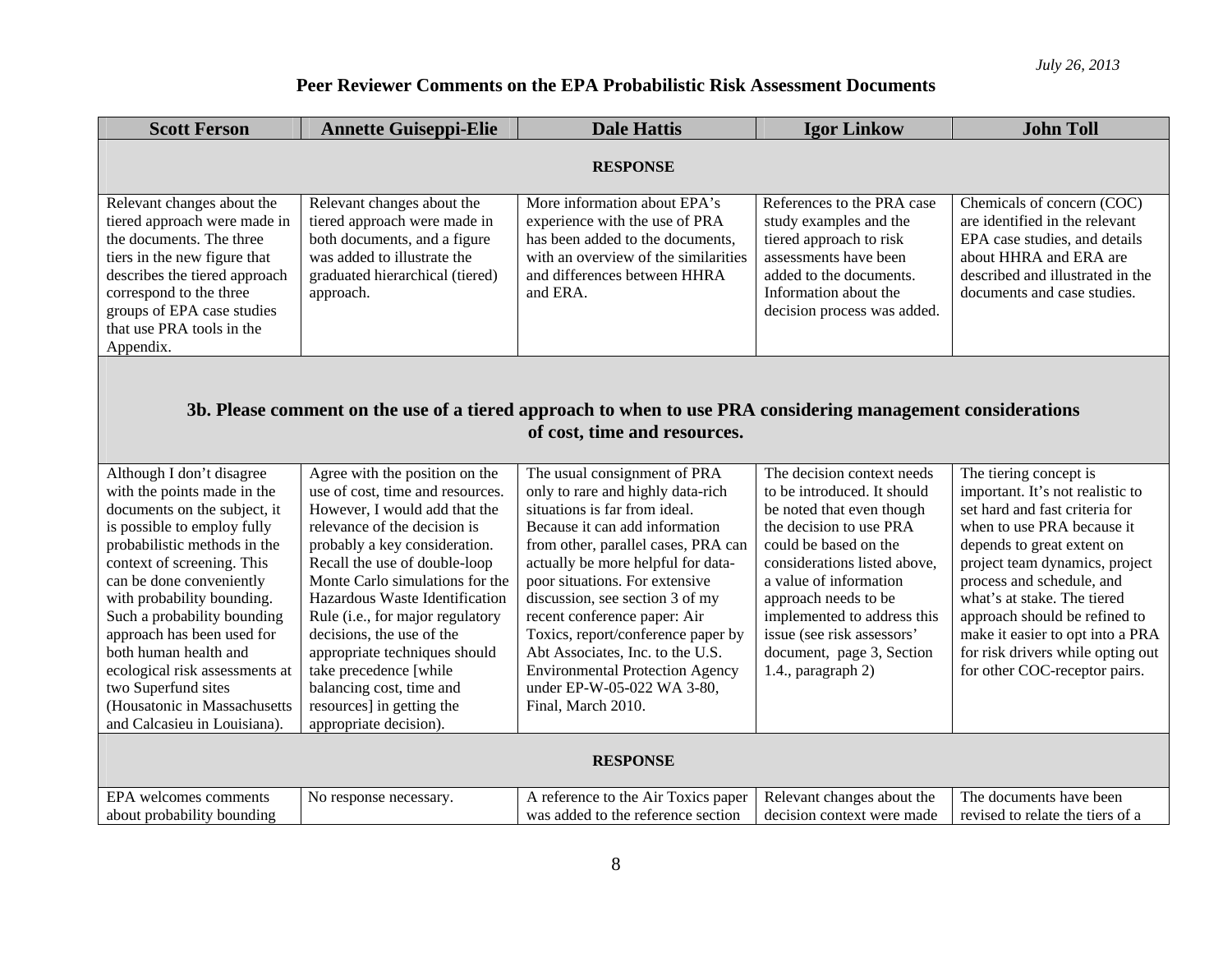| <b>Scott Ferson</b>            | <b>Annette Guiseppi-Elie</b>                                                                                                                                                                                                                                                    | <b>Dale Hattis</b>                   | <b>Igor Linkow</b>          | <b>John Toll</b>                 |  |  |
|--------------------------------|---------------------------------------------------------------------------------------------------------------------------------------------------------------------------------------------------------------------------------------------------------------------------------|--------------------------------------|-----------------------------|----------------------------------|--|--|
| and its applications.          |                                                                                                                                                                                                                                                                                 | in the documents.                    | in the documents.           | risk assessment to the three     |  |  |
| However, a full discussion     |                                                                                                                                                                                                                                                                                 |                                      |                             | groups of EPA case studies to    |  |  |
| about the use of probability   |                                                                                                                                                                                                                                                                                 |                                      |                             | better understand the            |  |  |
| bounding versus other          |                                                                                                                                                                                                                                                                                 |                                      |                             | importance of risk drivers in    |  |  |
| probabilistic methods are the  |                                                                                                                                                                                                                                                                                 |                                      |                             | determining when to use a        |  |  |
| beyond the scope of the        |                                                                                                                                                                                                                                                                                 |                                      |                             | PRA.                             |  |  |
| documents.                     |                                                                                                                                                                                                                                                                                 |                                      |                             |                                  |  |  |
|                                | 4a. Is each document written at the appropriate level of detail for the intended audience and length of document? Specifically, is too much or too<br>little detail presented for the respective audiences? Please provide suggestions on how to address any such shortcomings. |                                      |                             |                                  |  |  |
| There is appropriate detail in | The manager's summary is                                                                                                                                                                                                                                                        | The management paper in              | The current documents       | My issues with these             |  |  |
| the managers' summary          | clear and has the appropriate                                                                                                                                                                                                                                                   | particular needs much more detail    | repeat information already  | documents have to do with        |  |  |
| document. However, in the      | level of detail. I think that the                                                                                                                                                                                                                                               | on how uncertainty and variability   | presented in previous EPA   | scope, not length or level of    |  |  |
| white paper, more detail and   | use of graphics to highlight                                                                                                                                                                                                                                                    | issues relate to the risk            | documents (e.g., PRA        | detail. The papers focused on    |  |  |
| maybe a figure or two about    | points is helpful. The use of a                                                                                                                                                                                                                                                 | management criteria implemented      | RAGS). Need to refocus      | the mechanics of PRA from the    |  |  |
| how PRAs actually work         | roadmap-type figure to further                                                                                                                                                                                                                                                  | by different EPA offices under       | these documents and present | perspectives of analysts and     |  |  |
| would be helpful in            | illustrate where the PRA fits in                                                                                                                                                                                                                                                | different enabling statutes.         | PRA within an EPA           | decision makers, but the         |  |  |
| Appendix A. It is a bit of a   | the process would be additive.                                                                                                                                                                                                                                                  | Additionally, the technical          | decision framework, and     | mechanics of PRA are already     |  |  |
| disappointment to read 17-24   | This type of figure could also                                                                                                                                                                                                                                                  | definitions of uncertainty and       | show that this is an        | well documented elsewhere.       |  |  |
| pages, finally be told to go   | help with context and                                                                                                                                                                                                                                                           | variability need to be covered very  | established and validated   | After 20 years, PRA hasn't       |  |  |
| look in Ang&Tang,              | continuity in the documents.                                                                                                                                                                                                                                                    | early in the management summary.     | tool. Not enough detail on  | lived up to its promise because  |  |  |
| Cullen&Frey, or                | The main paper would benefit                                                                                                                                                                                                                                                    | Without better developing these      | how to incorporate PRA in   | it's inherently suited to        |  |  |
| Morgan&Henrion for any         | from review by a single                                                                                                                                                                                                                                                         | ideas, the whole effort to demystify | the decisions (in both      | iterative, adaptive management,  |  |  |
| hint about what PRA is         | technical editor. The style and                                                                                                                                                                                                                                                 | PRA and inform the managers that     | documents; i.e., the link   | whereas policies and             |  |  |
| doing.                         | structure of the discussion is                                                                                                                                                                                                                                                  | this is important for their work is  | between risk assessment and | regulations tend to artificially |  |  |
| The white paper, Section 2.5,  | not consistent. While the intent                                                                                                                                                                                                                                                | likely for naught.                   | risk management). This is   | compartmentalize                 |  |  |
| is remarkably terse given the  | is clear, some of the discussion                                                                                                                                                                                                                                                |                                      | the main criticism for the  | environmental problems and       |  |  |
| centrality of the question in  | is not easily understood.                                                                                                                                                                                                                                                       |                                      | two documents.              | drive us toward one-off          |  |  |
| the section header (especially | I would highly recommend                                                                                                                                                                                                                                                        |                                      |                             | solutions that fit within the    |  |  |
| considering the first          | inclusion of graphics (along the                                                                                                                                                                                                                                                |                                      |                             | mandate of the governing rules.  |  |  |
| paragraph more properly        | lines of suggestions for the                                                                                                                                                                                                                                                    |                                      |                             | A second concern that we         |  |  |
| belongs in the previous        | manager's summary) to aid in                                                                                                                                                                                                                                                    |                                      |                             | encounter in site-specific risk  |  |  |
| section). This would be the    | readability. While the question                                                                                                                                                                                                                                                 |                                      |                             | assessments is high uncertainty  |  |  |
| section that deserves beefing  | format works for the manager's                                                                                                                                                                                                                                                  |                                      |                             | about whether and how a PRA      |  |  |
| up if any does. Would it be    | summary, the style in the main                                                                                                                                                                                                                                                  |                                      |                             | will be used by decision         |  |  |
| possible to list examples of   | paper is distracting. A more                                                                                                                                                                                                                                                    |                                      |                             | makers, and those trying to      |  |  |
| how exactly a PRA              | typical format (which could                                                                                                                                                                                                                                                     |                                      |                             | influence decisions. These are   |  |  |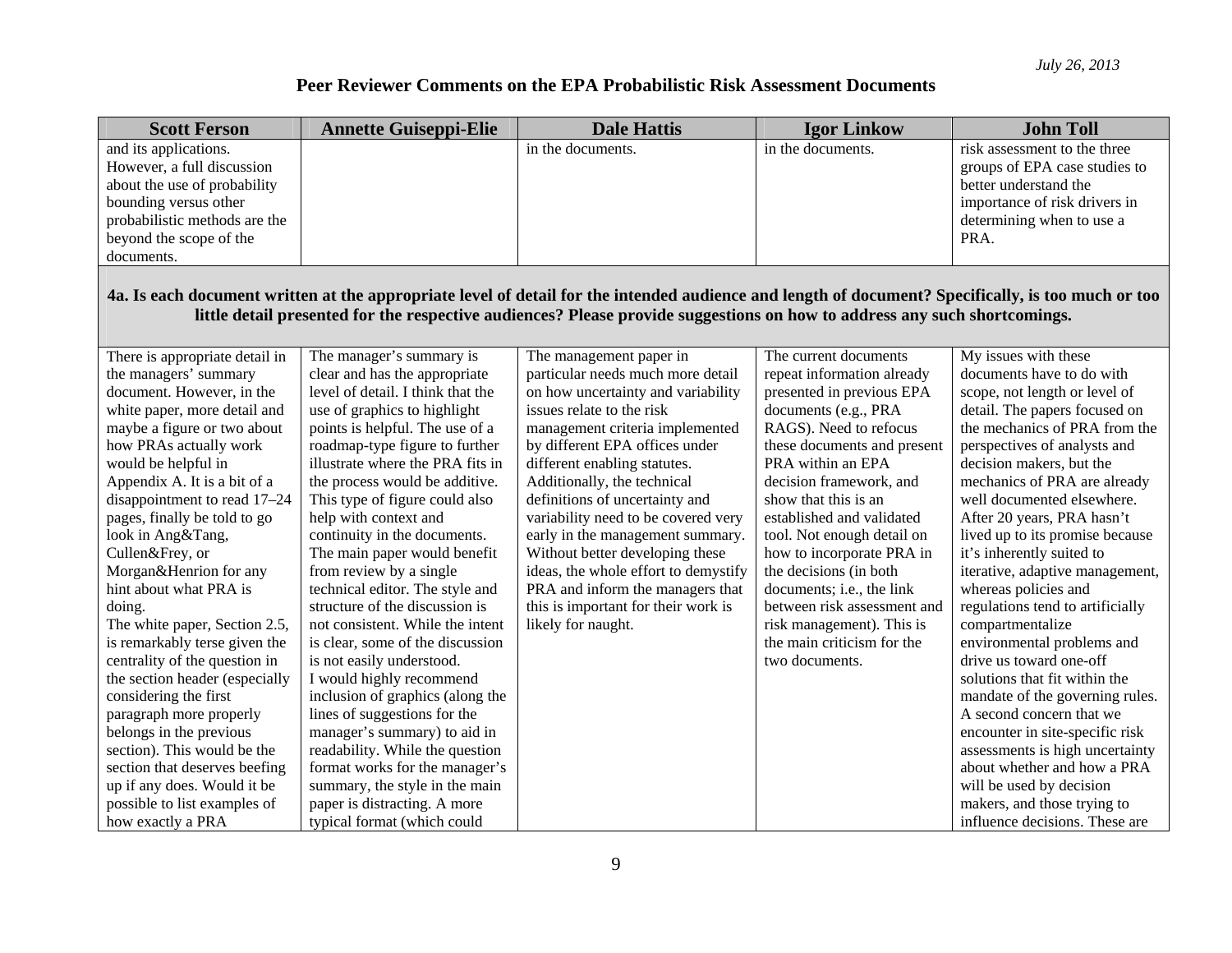more detail than could reasonably be expected in these

documents.

# **Peer Reviewer Comments on the EPA Probabilistic Risk Assessment Documents**

| <b>Scott Ferson</b>                                                                                                                                                                                | <b>Annette Guiseppi-Elie</b>                                                                                                                                                                                                                              | <b>Dale Hattis</b>                                                                                                                                                                                                                                                                                                            | <b>Igor Linkow</b>                                                                                                                                                     | <b>John Toll</b>                                                                                                                                                         |
|----------------------------------------------------------------------------------------------------------------------------------------------------------------------------------------------------|-----------------------------------------------------------------------------------------------------------------------------------------------------------------------------------------------------------------------------------------------------------|-------------------------------------------------------------------------------------------------------------------------------------------------------------------------------------------------------------------------------------------------------------------------------------------------------------------------------|------------------------------------------------------------------------------------------------------------------------------------------------------------------------|--------------------------------------------------------------------------------------------------------------------------------------------------------------------------|
| communicates a more 'robust                                                                                                                                                                        | include some questions) with                                                                                                                                                                                                                              |                                                                                                                                                                                                                                                                                                                               |                                                                                                                                                                        | the problems that these                                                                                                                                                  |
| representation of risks,'                                                                                                                                                                          | some call-out boxes to                                                                                                                                                                                                                                    |                                                                                                                                                                                                                                                                                                                               |                                                                                                                                                                        | documents need to focus on if                                                                                                                                            |
| perhaps in examples across                                                                                                                                                                         | highlight topics is favored.                                                                                                                                                                                                                              |                                                                                                                                                                                                                                                                                                                               |                                                                                                                                                                        | the objective is to promote the                                                                                                                                          |
| the spectrum of EPA's                                                                                                                                                                              | Also, as suggested earlier, some                                                                                                                                                                                                                          |                                                                                                                                                                                                                                                                                                                               |                                                                                                                                                                        | appropriate use of PRA.                                                                                                                                                  |
| activities?                                                                                                                                                                                        | continuity between the text and                                                                                                                                                                                                                           |                                                                                                                                                                                                                                                                                                                               |                                                                                                                                                                        |                                                                                                                                                                          |
|                                                                                                                                                                                                    | the examples would be useful.                                                                                                                                                                                                                             |                                                                                                                                                                                                                                                                                                                               |                                                                                                                                                                        |                                                                                                                                                                          |
|                                                                                                                                                                                                    |                                                                                                                                                                                                                                                           | <b>RESPONSE</b>                                                                                                                                                                                                                                                                                                               |                                                                                                                                                                        |                                                                                                                                                                          |
| Both documents have been<br>revised, with Appendix A<br>being modified and<br>incorporated into the main<br>body of the assessors'<br>document.                                                    | Additional explanatory figures<br>have been added to both<br>documents, and more<br>information is provided about<br>the relationship between the<br>text and case studies. The<br>documents have been reviewed<br>and modified by a technical<br>editor. | Changes have been made to both<br>documents regarding uncertainty<br>and variability issues. As described<br>earlier, the title and tone of the<br>documents have been changed to<br>indicate that the assessors'<br>document is a "white paper" and<br>the managers' documents<br>addresses "frequently asked<br>questions." | The documents have been<br>changed to present PRA in<br>the context of the phases of<br>the risk assessment process<br>and the tiered approach for<br>risk assessment. | Both documents have been<br>modified to more fully describe<br>the risk assessment and risk<br>management decision making,<br>and where PRA fits within that<br>process. |
| 4b. Is the level of detail of information in the case studies adequate, or is more information needed? Please provide specific<br>suggestions on how to improve the case studies, if you have any. |                                                                                                                                                                                                                                                           |                                                                                                                                                                                                                                                                                                                               |                                                                                                                                                                        |                                                                                                                                                                          |
| Don't think the level of detail                                                                                                                                                                    | While not the same in each                                                                                                                                                                                                                                | No comments.                                                                                                                                                                                                                                                                                                                  | The case studies are the best                                                                                                                                          | The case study summaries were                                                                                                                                            |
| is adequate in the case                                                                                                                                                                            | instance, the level of detail is                                                                                                                                                                                                                          |                                                                                                                                                                                                                                                                                                                               | portions of the document;                                                                                                                                              | most useful, and I'd like to see                                                                                                                                         |
| studies. Some, especially two                                                                                                                                                                      | appropriate. Links could be                                                                                                                                                                                                                               |                                                                                                                                                                                                                                                                                                                               | the level of detail in the case                                                                                                                                        | more of them, particularly for                                                                                                                                           |
| of the case studies, were hard                                                                                                                                                                     | provided to the main                                                                                                                                                                                                                                      |                                                                                                                                                                                                                                                                                                                               | studies is just right to                                                                                                                                               | ecological PRAs. Enough                                                                                                                                                  |
| to follow. They would be                                                                                                                                                                           | references/documents. It would                                                                                                                                                                                                                            |                                                                                                                                                                                                                                                                                                                               | understand how the end                                                                                                                                                 | information is presented to get                                                                                                                                          |
| improved by graphical                                                                                                                                                                              | be helpful to link text and                                                                                                                                                                                                                               |                                                                                                                                                                                                                                                                                                                               | probability distributions                                                                                                                                              | the reader started if they want                                                                                                                                          |
| depictions of the difference                                                                                                                                                                       | examples.                                                                                                                                                                                                                                                 |                                                                                                                                                                                                                                                                                                                               | were obtained. However,                                                                                                                                                | to learn more about a particular                                                                                                                                         |
| that PRA made in the                                                                                                                                                                               |                                                                                                                                                                                                                                                           |                                                                                                                                                                                                                                                                                                                               | what lacks is the "so what?"                                                                                                                                           | use of PRA. Completing the                                                                                                                                               |
| assessment, or the results it                                                                                                                                                                      |                                                                                                                                                                                                                                                           |                                                                                                                                                                                                                                                                                                                               | component. A probability                                                                                                                                               | case studies would require far                                                                                                                                           |

distribution has been obtained, so what? In some cases, it has helped solve a specific decision problem. In some other cases, the information obtained can be

produced, as shown in case studies #5 and #10. It would be useful to have slightly fuller outlines of the models employed. For instance, in case study #1, how many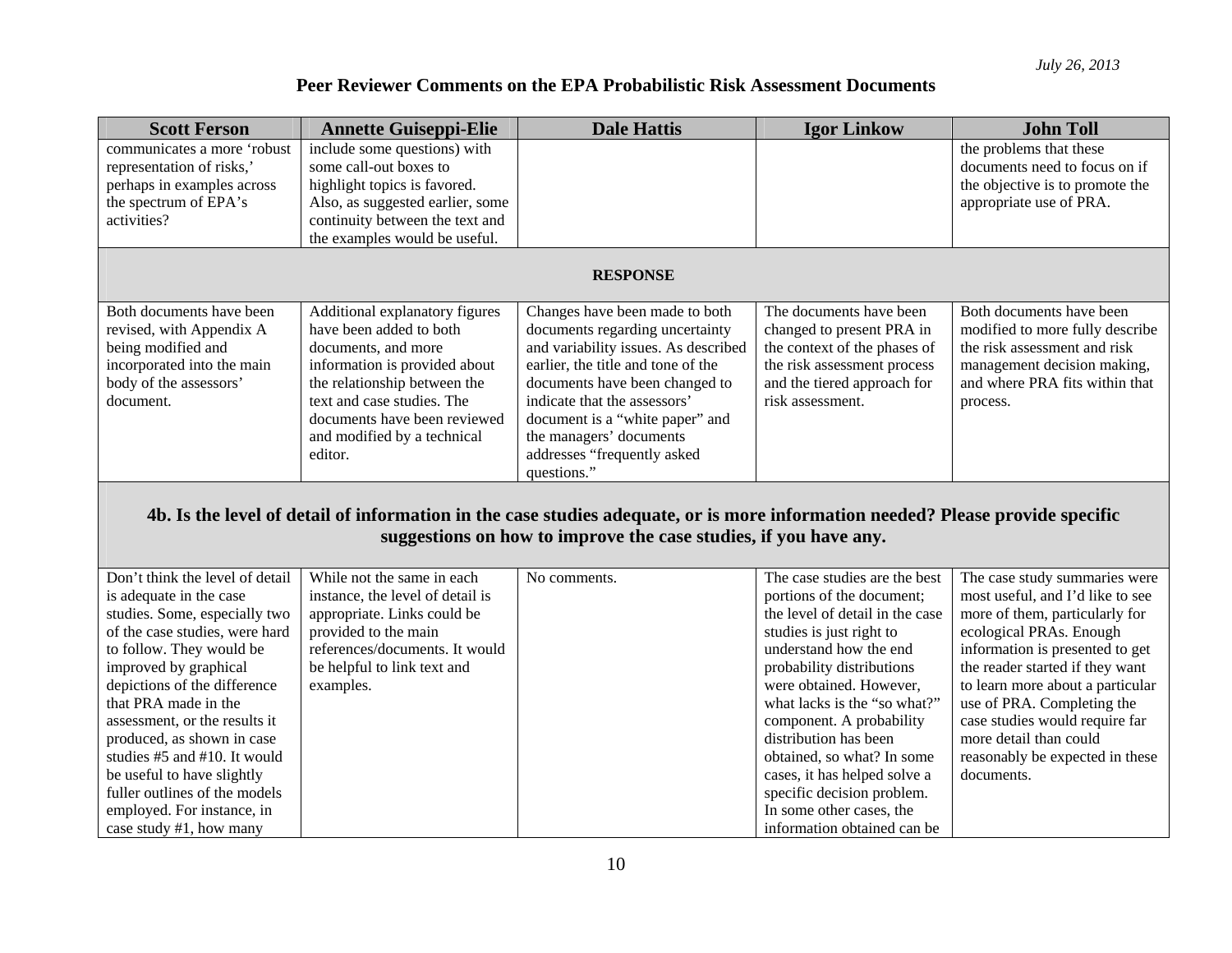| <b>Scott Ferson</b>             | <b>Annette Guiseppi-Elie</b>                                   | <b>Dale Hattis</b>                                                                                                              | <b>Igor Linkow</b>                                        | <b>John Toll</b>                    |
|---------------------------------|----------------------------------------------------------------|---------------------------------------------------------------------------------------------------------------------------------|-----------------------------------------------------------|-------------------------------------|
| inputs were there, out of       |                                                                |                                                                                                                                 | used for helping make a                                   |                                     |
| which six were critical?        |                                                                |                                                                                                                                 | range of decisions. What are                              |                                     |
|                                 |                                                                |                                                                                                                                 | these decision problems?                                  |                                     |
|                                 |                                                                |                                                                                                                                 | What are the alternative                                  |                                     |
|                                 |                                                                |                                                                                                                                 | courses of action? How has                                |                                     |
|                                 |                                                                |                                                                                                                                 | this sophisticated PRA                                    |                                     |
|                                 |                                                                |                                                                                                                                 | helped in making better                                   |                                     |
|                                 |                                                                |                                                                                                                                 | decisions? Or how can it                                  |                                     |
|                                 |                                                                |                                                                                                                                 | help in the future? Of all the                            |                                     |
|                                 |                                                                |                                                                                                                                 | case studies, only case                                   |                                     |
|                                 |                                                                |                                                                                                                                 | studies 9 and 15 address this                             |                                     |
|                                 |                                                                |                                                                                                                                 | issue.                                                    |                                     |
|                                 |                                                                | <b>RESPONSE</b>                                                                                                                 |                                                           |                                     |
| A fuller characterization of    |                                                                |                                                                                                                                 |                                                           |                                     |
| the case studies is provided in | Hyperlinks have been provided<br>for the "Selected References" | No response necessary.                                                                                                          | More descriptive case study<br>information is provided in | No response necessary.              |
| both documents, with a          | for each case study, and more                                  |                                                                                                                                 | the main text of both                                     |                                     |
| description of how selective    | descriptive information is                                     |                                                                                                                                 | documents.                                                |                                     |
| case studies are related.       | provided in the documents                                      |                                                                                                                                 |                                                           |                                     |
|                                 | about the case studies.                                        |                                                                                                                                 |                                                           |                                     |
|                                 |                                                                |                                                                                                                                 |                                                           |                                     |
|                                 |                                                                | 4c. Please discuss whether, and how, the white paper could be improved to help the reader to better understand how PRA can help |                                                           |                                     |
|                                 |                                                                | address and communicate variability and uncertainty.                                                                            |                                                           |                                     |
|                                 |                                                                |                                                                                                                                 |                                                           |                                     |
| Again, I think pictures of      | Graphical representations                                      | I think some basic succinct phrases                                                                                             | Given the availability of                                 | Would recommend against             |
| outputs would serve that        | (particularly in the main                                      | could help communicate. For                                                                                                     | very thorough EPA RAGS                                    | adding a primer on                  |
| purpose.                        | document) are needed.                                          | example, "variability involves real                                                                                             | PRA guidelines and                                        | communicating variability and       |
|                                 |                                                                | differences among people or things                                                                                              | multiple books and papers,                                | uncertainty; this is a topic that's |
|                                 |                                                                | in the real world that affect risks;                                                                                            | it is important to focus the                              | much better left to practitioners   |
|                                 |                                                                | uncertainty is mostly in your head,                                                                                             | white paper and managers'                                 | faced with real risk assessment     |
|                                 |                                                                | involving imperfection of our                                                                                                   | summary on specific                                       | problems. Case studies on           |
|                                 |                                                                | information about the values of                                                                                                 | concerns of the user                                      | successfully communicating          |
|                                 |                                                                | parameters related to risks. We are,                                                                                            | community. I think the lack                               | variability and uncertainty         |
|                                 |                                                                | of course, generally uncertain                                                                                                  | of PRA applications results                               | would be a good way to              |
|                                 |                                                                | about the amount of variability in                                                                                              | from: (i) managers'                                       | improve the papers.                 |
|                                 |                                                                | parameters affecting risks."                                                                                                    | requirement to see PRA as                                 |                                     |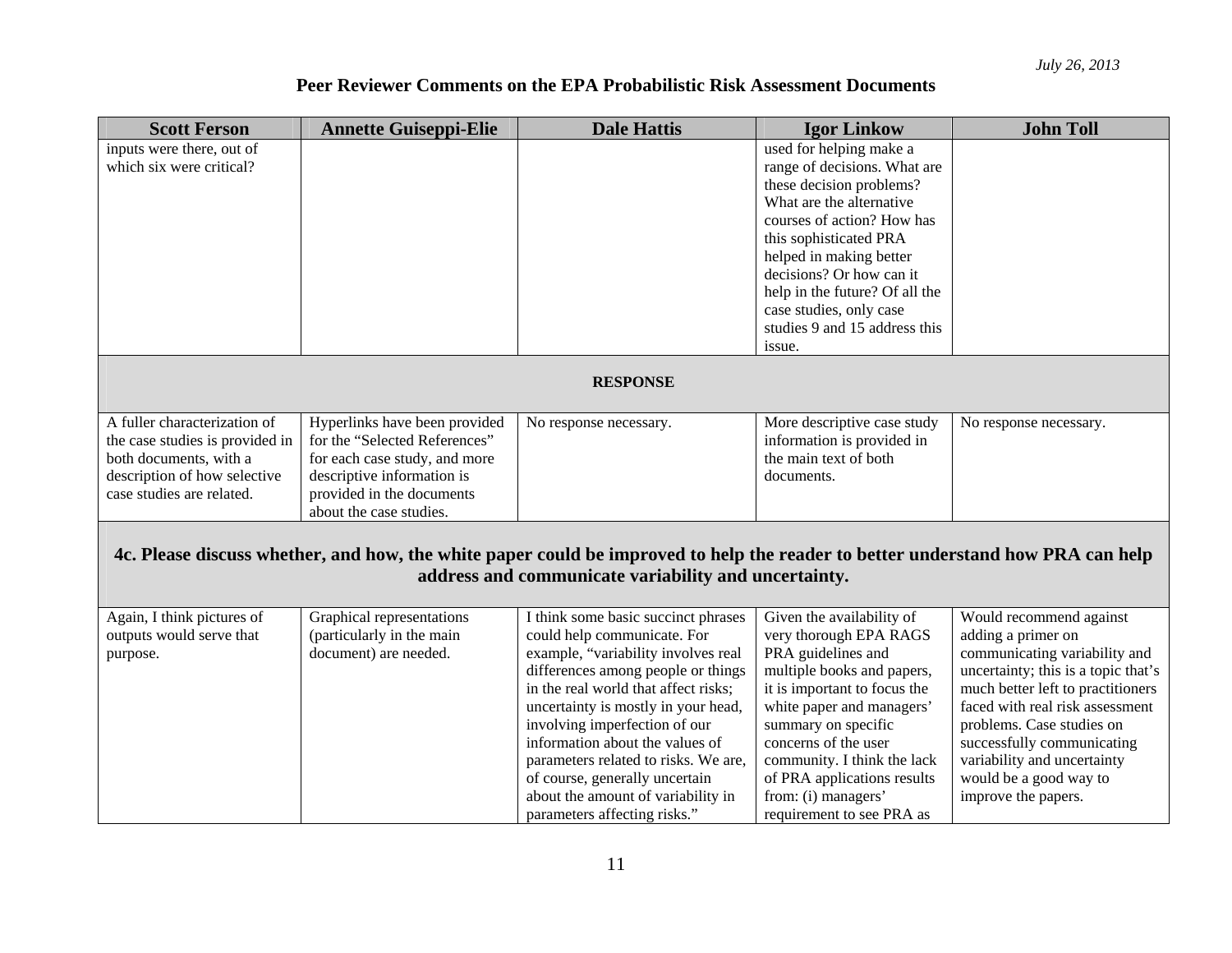| <b>Scott Ferson</b>           | <b>Annette Guiseppi-Elie</b>   | <b>Dale Hattis</b>                 | <b>Igor Linkow</b>             | <b>John Toll</b>                 |
|-------------------------------|--------------------------------|------------------------------------|--------------------------------|----------------------------------|
|                               |                                |                                    | validated and easily applied   |                                  |
|                               |                                |                                    | methodology; and (ii) needs    |                                  |
|                               |                                |                                    | to clearly integrate PRA in    |                                  |
|                               |                                |                                    | specific decision contexts.    |                                  |
|                               |                                |                                    | Unfortunately, both the        |                                  |
|                               |                                |                                    | white paper and managers'      |                                  |
|                               |                                |                                    | summary in its current form    |                                  |
|                               |                                |                                    | just summarize previously      |                                  |
|                               |                                |                                    | published documents and do     |                                  |
|                               |                                |                                    | not address these potential    |                                  |
|                               |                                |                                    | concerns. We need to stop      |                                  |
|                               |                                |                                    | presenting PRA as a "new       |                                  |
|                               |                                |                                    | approach" and compare it       |                                  |
|                               |                                |                                    | with "current practice" (e.g., |                                  |
|                               |                                |                                    | p. 2 of manager's              |                                  |
|                               |                                |                                    | summary). PRA is not new;      |                                  |
|                               |                                |                                    | it should be presented as a    |                                  |
|                               |                                |                                    | robust and established tool    |                                  |
|                               |                                |                                    | with multiple applications     |                                  |
|                               |                                |                                    | done already and with many     |                                  |
|                               |                                |                                    | new coming in the pipeline.    |                                  |
|                               |                                |                                    | The very last appendix         |                                  |
|                               |                                |                                    | (Appendix D) should be a       |                                  |
|                               |                                |                                    | Key Focus of presentation.     |                                  |
|                               |                                |                                    | Even though relevance of       |                                  |
|                               |                                |                                    | PRA to decision making is      |                                  |
|                               |                                |                                    | highlighted in multiple        |                                  |
|                               |                                |                                    | places in the report,          |                                  |
|                               |                                |                                    | including the title, the       |                                  |
|                               |                                |                                    | document does very little in   |                                  |
|                               |                                |                                    | linking PRA with decision      |                                  |
|                               |                                |                                    | making.                        |                                  |
|                               |                                |                                    |                                |                                  |
|                               |                                | <b>RESPONSE</b>                    |                                |                                  |
| Although no 'picture of       | More graphs and figures have   | Relevant changes about variability | The white paper is not         | Information about the case       |
| outputs' is provided, the     | been added to the white paper. | and uncertainty were made in the   | meant to provide regulatory    | studies has been integrated into |
| format of the white paper has |                                | white paper.                       | guidance for decision          | the main body of the white       |
| been revised to more fully    |                                |                                    | making; its intent is to       | paper.                           |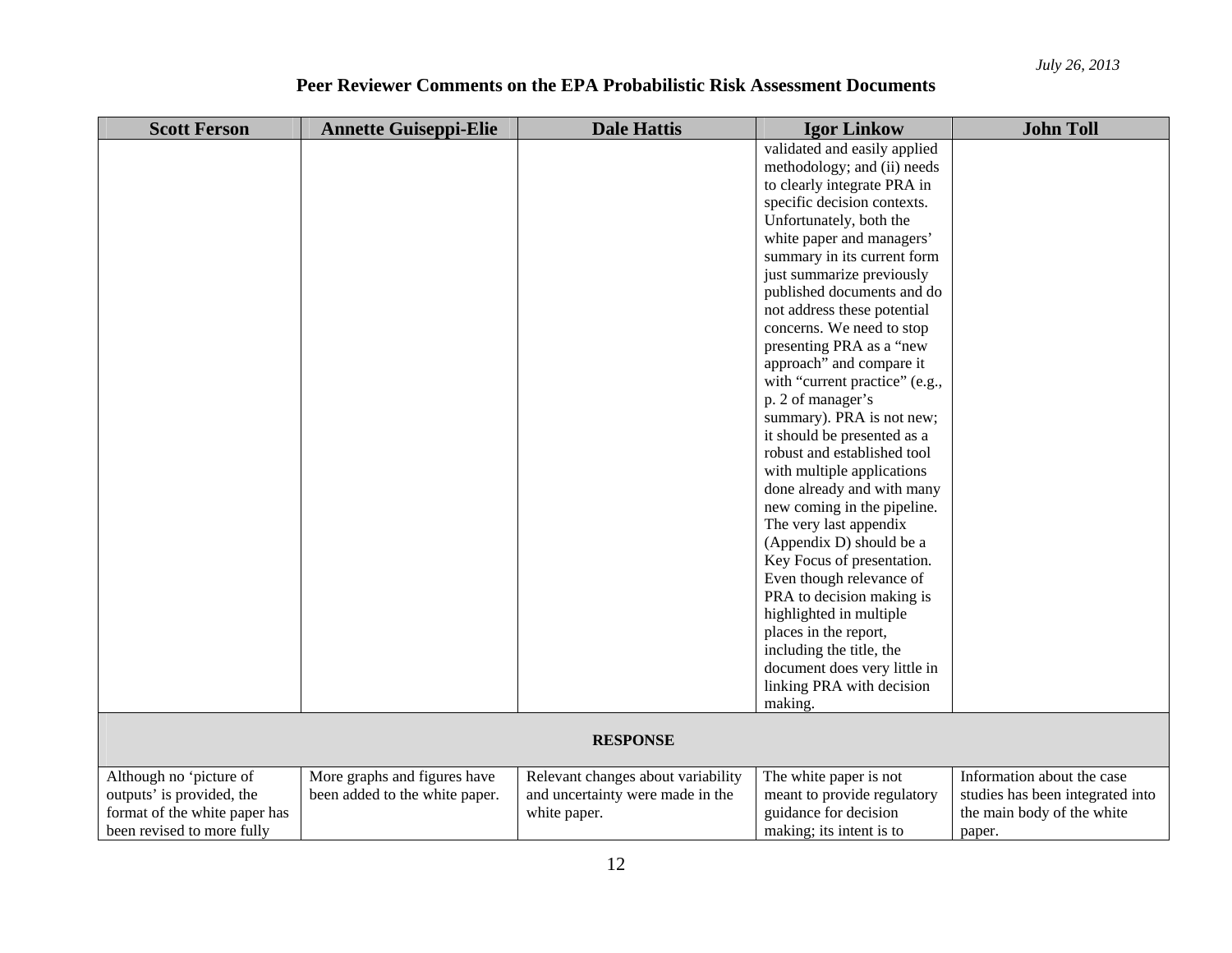| <b>Scott Ferson</b>                                                                                                                                                                   | <b>Annette Guiseppi-Elie</b>   | <b>Dale Hattis</b>                   | <b>Igor Linkow</b>           | <b>John Toll</b>                  |  |  |  |
|---------------------------------------------------------------------------------------------------------------------------------------------------------------------------------------|--------------------------------|--------------------------------------|------------------------------|-----------------------------------|--|--|--|
| describe issues related to the                                                                                                                                                        |                                |                                      | provide general reference    |                                   |  |  |  |
| methodology for PRA and                                                                                                                                                               |                                |                                      | and descriptive information  |                                   |  |  |  |
| how various probability-                                                                                                                                                              |                                |                                      | about Agency PRA use.        |                                   |  |  |  |
| based techniques can drive a                                                                                                                                                          |                                |                                      |                              |                                   |  |  |  |
| range of possible outputs.                                                                                                                                                            |                                |                                      |                              |                                   |  |  |  |
| 4d. Are the citations and references sufficient, or are there critical references which need to be added? If so, please provide those<br>citations and their relevance to the papers. |                                |                                      |                              |                                   |  |  |  |
| The citations are relatively                                                                                                                                                          | While the text is short on     | As mentioned earlier, the            | The reference list is not    | I've cited seven documents, six   |  |  |  |
| few and, as mentioned above,                                                                                                                                                          | citations, the reference lists | references badly need updating to    | adequate. Dr. Frey co-       | of which (i.e., all except        |  |  |  |
| unbalanced. I don't think any                                                                                                                                                         | seem adequate. A few other     | include nearly 2 years of additional | authored more than half of   | Morgan and Henrion [1990])        |  |  |  |
| reference is 'critical,' but                                                                                                                                                          | references are included in the | material (more recent than 2008).    | the cited papers. Even       | weren't cited in the reports. The |  |  |  |
| many might be helpful. I                                                                                                                                                              | comments on relative risk      | Above in my response to charge       | though he is one of the      | comments where they are cited     |  |  |  |
| thought, for instance, Vick                                                                                                                                                           | models.                        | question #1, I have cited some       | undisputed leaders in the    | provide the relevance to the      |  |  |  |
| (2002) and Bernardini and                                                                                                                                                             |                                | papers of mine that could be         | field, a substantial body of | papers. Literature cited:         |  |  |  |
| Tonon (2010) would be                                                                                                                                                                 |                                | helpful.                             | work has been done by        | Dakins ME, Toll JE, Small MJ,     |  |  |  |
| useful. Some reference about                                                                                                                                                          |                                |                                      | others and should be         | Brand KP. 1996. Risk-based        |  |  |  |
| dependence/correlation issues                                                                                                                                                         |                                |                                      | represented. Significant     | environmental remediation:        |  |  |  |
| would also be appropriate.                                                                                                                                                            |                                |                                      | gaps include publications on | Bayesian Monte Carlo analysis     |  |  |  |
| Our old report (Ferson et al.                                                                                                                                                         |                                |                                      | application case studies     | and the expected value of         |  |  |  |
| 2004) might work, but there                                                                                                                                                           |                                |                                      | which are crucial in         | sample information. Risk Anal     |  |  |  |
| are others too, such as                                                                                                                                                               |                                |                                      | convincing managers that     | 16(1):67-79. Finkel AM. 1990.     |  |  |  |
| perhaps one of Roger                                                                                                                                                                  |                                |                                      | PRA has been validated by    | Confronting uncertainty in risk   |  |  |  |
| Cooke's papers. References:                                                                                                                                                           |                                |                                      | now.                         | management: a guide for           |  |  |  |
| Vick, S.G. 2002. Degrees of                                                                                                                                                           |                                |                                      |                              | decision-makers. Center for       |  |  |  |
| <b>Belief: Subjective Probability</b>                                                                                                                                                 |                                |                                      |                              | <b>Risk Management, Resources</b> |  |  |  |
| and Engineering Judgment.                                                                                                                                                             |                                |                                      |                              | for the Future, Washington,       |  |  |  |
| ASCE Press. Bernardini, A.,                                                                                                                                                           |                                |                                      |                              | D.C.                              |  |  |  |
| and F. Tonon. 2010.                                                                                                                                                                   |                                |                                      |                              |                                   |  |  |  |
| Bounding Uncertainty in                                                                                                                                                               |                                |                                      |                              |                                   |  |  |  |
| Civil Engineering:<br>Theoretical Background.                                                                                                                                         |                                |                                      |                              |                                   |  |  |  |
| Springer. Ferson, S., R.                                                                                                                                                              |                                |                                      |                              |                                   |  |  |  |
| Nelsen, J. Hajagos, D.                                                                                                                                                                |                                |                                      |                              |                                   |  |  |  |
| Berleant, J. Zhang, W.T.                                                                                                                                                              |                                |                                      |                              |                                   |  |  |  |
| Tucker, L. Ginzburg and                                                                                                                                                               |                                |                                      |                              |                                   |  |  |  |
| W.L. Oberkampf. 2004.                                                                                                                                                                 |                                |                                      |                              |                                   |  |  |  |